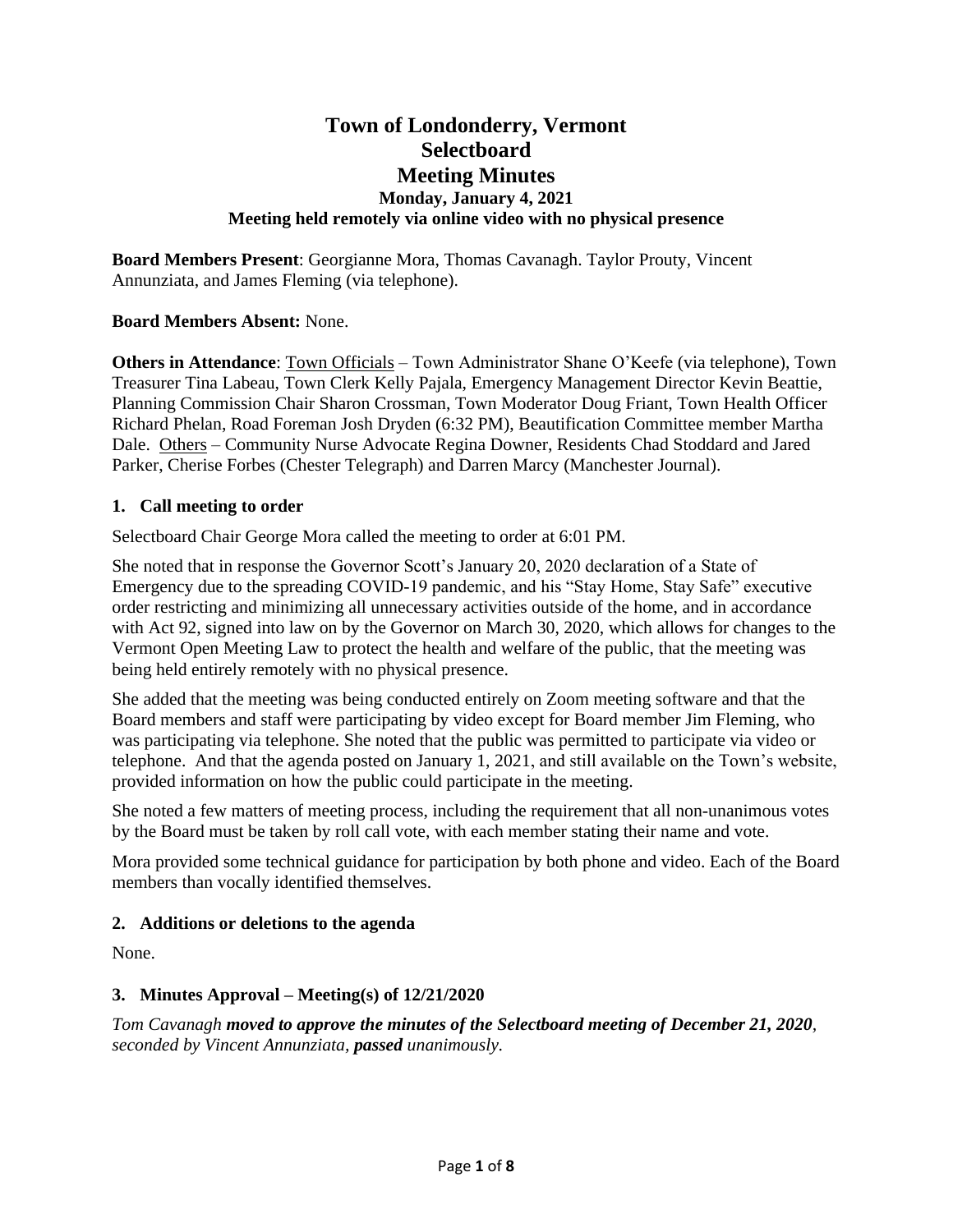### **4. Selectboard Pay Orders**

*Tom Cavanagh moved to approve the pay orders for payroll and accounts payable, seconded by Taylor Prouty, passed unanimously.*

#### **5. Announcements/Correspondence**

Kelly Pajala mentioned that 2021 dog licensing has begun, and that she'll be mailing out renewal forms again this year.

Shane O'Keefe noted that the town-wide road erosion inventory has been completed and submitted to the Vermont Agency of Natural Resources by the Windham Regional Commission by the December 31 deadline. This work is required under the Town's municipal roads general permit, and is being paid for from a Better Roads Grant received by the Town.

He mentioned that he had earlier that day distributed to the Selectboard the results of a recent traffic speed count data for northbound VT Route 100 traffic entering South Londonderry village. The data shows that the average speed in the 40 mph zone is 44.5 mph, but there are quite a few instances of heavy speeding. The range of speeds was 20 mph to 75 mph, and 85% of all vehicles were travelling at or below 52 mph.

O'Keefe mentioned that the Town Hall parking lot was again plowed by a contractor hired by the Solo restaurant. The Town's plowing contractor, Hart's All Season Maintenance, would like to know whether to continue to try and plow it or let Solo's contractor do it. Mora noted that the decision for the Town to plow it was because Solo was closed to the public due to COVID-19, but it appears that the restaurant is providing pick-up/takeout service and has been plowing the parking lot on its own, as in the past. There was discussion about whether to allow Solo's plowing contractor to continue to handle the plowing. O'Keefe noted that the Harts are fine not doing the work, but he expressed concern about whether Solo's contractor had liability insurance protecting the Town. O'Keefe will work on this matter.

He also noted correspondence included in the Board's meeting packet was as follows:

- The equalization study results for 2020 from the Vermont Division of Property Valuation and Review, which again show solid figures for the Town's Common Level of Appraisal and Coefficient of Dispersion.
- A public outreach letter from Comcast, dated  $12/21/2020$ .

#### **6. Visitors and Concerned Citizens**

Richard Phelan raised the issue of the number of Road Crew members, and it was explained that the Highway Department is now back to three members. He expressed his thanks to Road Foreman Josh Dryden for the Road Crew's efforts at all hours of the night.

Doug Friant suggested addressing the matter of a new position as a separate Town Meeting warning article. It was mentioned that this matter would be addressed later in the meeting.

Mora suggested moving item 11.a, regarding the My Community Nurse Project, to the next order of business so the presenters do not have to stay for the entirety of the meeting. There was no objection from the other Board members.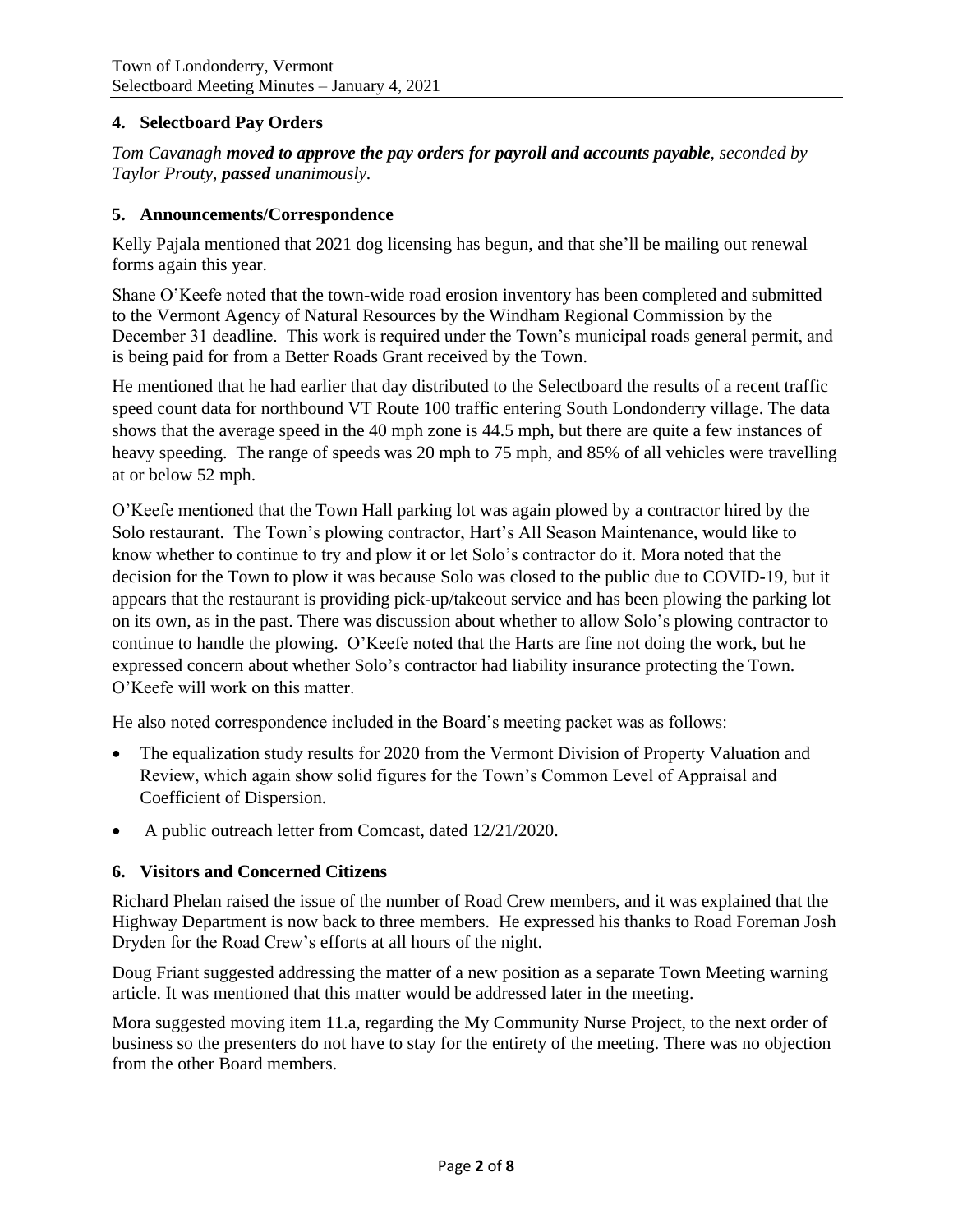### **a. Presentation on My Community Nurse Project – Regina Downer**

Regina Downer explained the My Community Nurse Project, a not-for-profit organization which launched in February 2020, and serves the towns of Londonderry, Weston, Andover, Peru and Landgrove. She mentioned that she is the only paid employee, working about 24 hours per week, and discussed the growth of her case load and described the various beneficial services provided, such as meal delivery.

Goal of the Project is to provide care, advocacy and in-home safety assessments for residents in its catchment area. She noted that the volunteers deliver medications and groceries, and bring people to medical appointments and assist with on-line appointments.

She mentioned the program is part of a larger program called the Upper Valley Community Nurse project, which includes nine people in Vermont and New Hampshire doing similar work.

She mentioned that she was seeking to make a modest request for funding from the Town. Tina Labeau noted that the deadline for funding requests has passed, and Pajala noted that the Selectboard has the discretion to adjust the Town Meeting warning to add additional matters for consideration. Mora suggested that Downer submit a funding request as soon as possible for Board consideration, and Downer stated that she would shortly.

Prouty added that the program provides an invaluable service, and the Board should try to provide support. Phelan asked if private donations were accepted, and Downer confirmed that they are.

It was the sense of the Board that a funding request would need to be added as a separate warning article.

Downer thanked the Board and left the meeting at 6:26 PM.

### **7. Town Officials Business**

### **a. Emergency Management Director – COVID-19 response updates**

Kevin Beattie noted that there is nothing much to report regarding COVID-19 other than that there was a large influx of visitors to the area over the holidays, which caused some anxiousness in town and hopefully there will be no significant impacts.

### **b. Emergency Management Director – Hazard Mitigation Plan**

Beattie explained that the Town has received State funding to advance this project, and O'Keefe noted that because the cost would be over \$7,500 it requires Board approval of the Request for Proposals, and Beattie added that the funding source also requires the RFP process. O'Keefe noted that the Board must also authorize execution of the grant agreement with the Department o Public Safety.

*Taylor Prouty moved to approve the Request for Proposals for Local Hazard Mitigation Planning Services, and authorize the Town Administrator to take all necessary steps to solicit bids for review by the Board, and further authorize the Town's Emergency Management Director to execute the grant agreement with the Vermont Department of Public Safety, which provides funding of \$7,612.50 for this effort with a 25% local match, on behalf of the Town, seconded by Tom Cavanagh, passed unanimously.*

Beattie noted that the local match is not necessarily in the form of money and staff time can be applied for it.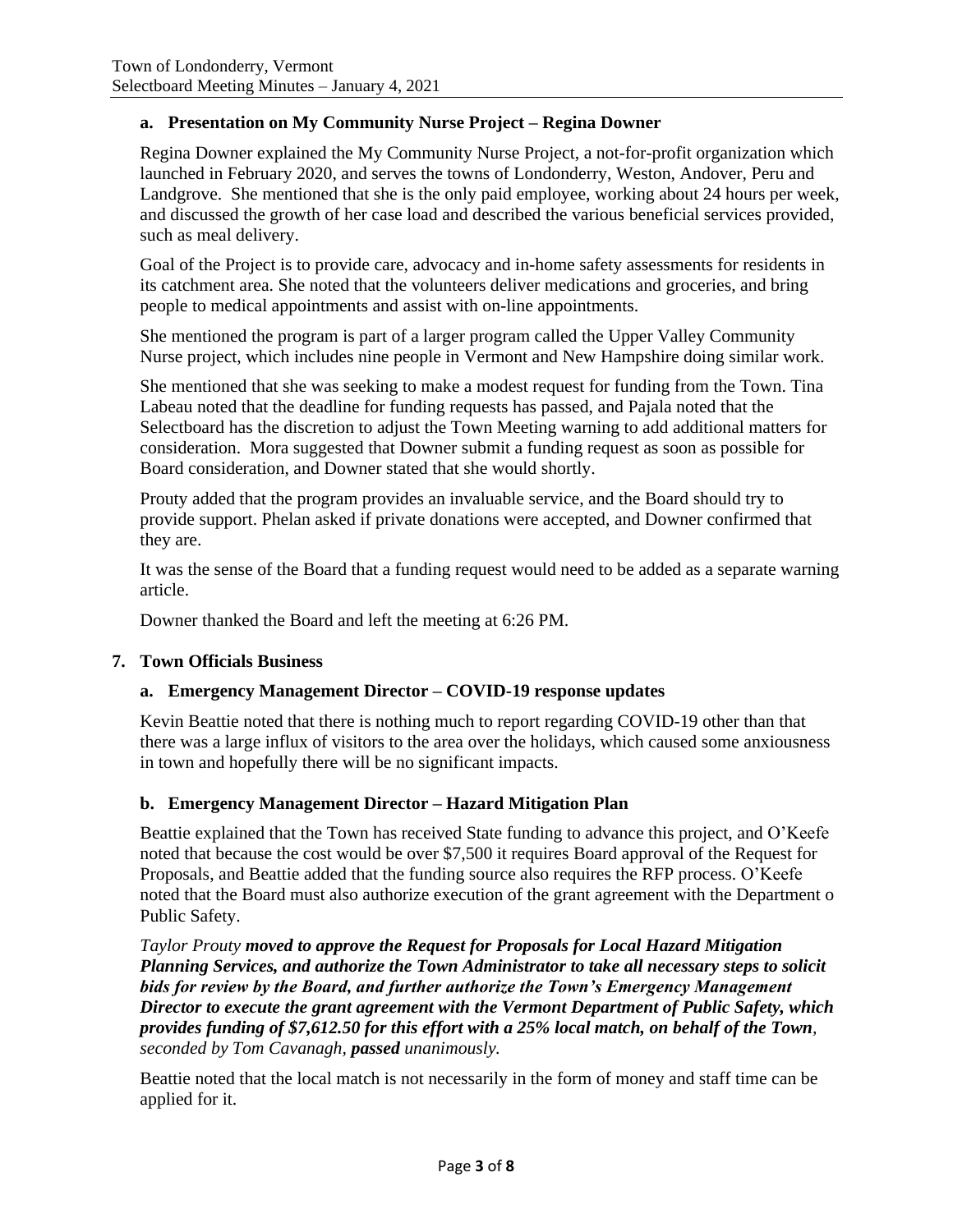### **8. Transfer Station/Solid Waste Management**

### **a. Updates**

Labeau noted that 2021 Transfer Station stickers are available and selling well.

#### **9. Roads and Bridges**

### **a. Updates**

Prouty mentioned that the new Road Crew member has passed his CDL test and the Road Crew now at full strength, which is good news.

Josh Dryden noted the following usage for the month of December 2020, through there may be some inaccuracies due to computer issues:

 $Salt - 298$  tons  $Sand - 564$  yards Vehicle Fuel – 1,483 gallons Heating fuel (gallons): N/A

He added that with the new employee on board, there will be some process, inventory, supply and equipment work taking place right away, and a full load of vehicle fuel may be ordered soon. He discussed salt supplies, noting that half of the budget has been spent on 10 loads of salt and felt that the balance will be used replenish the shed, which he added has approximately 350-400 ton in storage now. He noted that the Town uses between 800 and 1,400 ton per year.

#### **10. Old Business**

### **a. Discuss alternatives for 2021 Town Meeting**

Pajala noted that while the Legislature is not yet in session, there appears to be a good-faith effort to pass a bill that would allow towns to reschedule Town Meeting due to COVID-19 concerns. She added that the legislation needs to pass the quicky to address statutory Town Meeting timeframes. Mora added that she felt that the sense of the Board at the previous meeting was to hope for a rescheduling of the Town Meeting but to work on the original schedule nonetheless in case the bill was not passed. Pajala suggested that the Board wait a few weeks for the new law to take shape and then warn a special meeting of the Board to make a decision on how to proceed.

The last day for petitions is January  $25<sup>th</sup>$  for the standard Town Meeting timeline (1<sup>st</sup> Tuesday in March), she added, and the Board must then finalize the Town Meeting warning soon thereafter. Labeau noted to get the Town Report to the printer the warning needs to be approved as soon as possible after January  $25<sup>th</sup>$ , and by law no later than January 31<sup>st</sup>.

All deadlines would get pushed back if the Town Meeting is postponed, said Pajala. And it was noted that the Town can switch to an Australian ballot Town Meeting by vote of the Selectboard at any time, though the Town Meeting warning would have to so indicate and there would need to be an on-line public information meeting, but that no amendments to articles could be made. The only way to hold a Town Meeting in March and still meet the COVID-19 safety precautions would be to hold the Town Meeting by Australian ballot.

Pajala reiterated that the idea of postponing the Town Meeting would be to allow for the continued practice of floor voting but in an outdoor setting. There was general agreement to look to postpone the meeting, but to be prepared to switch to an Australian ballot Town Meeting if necessary.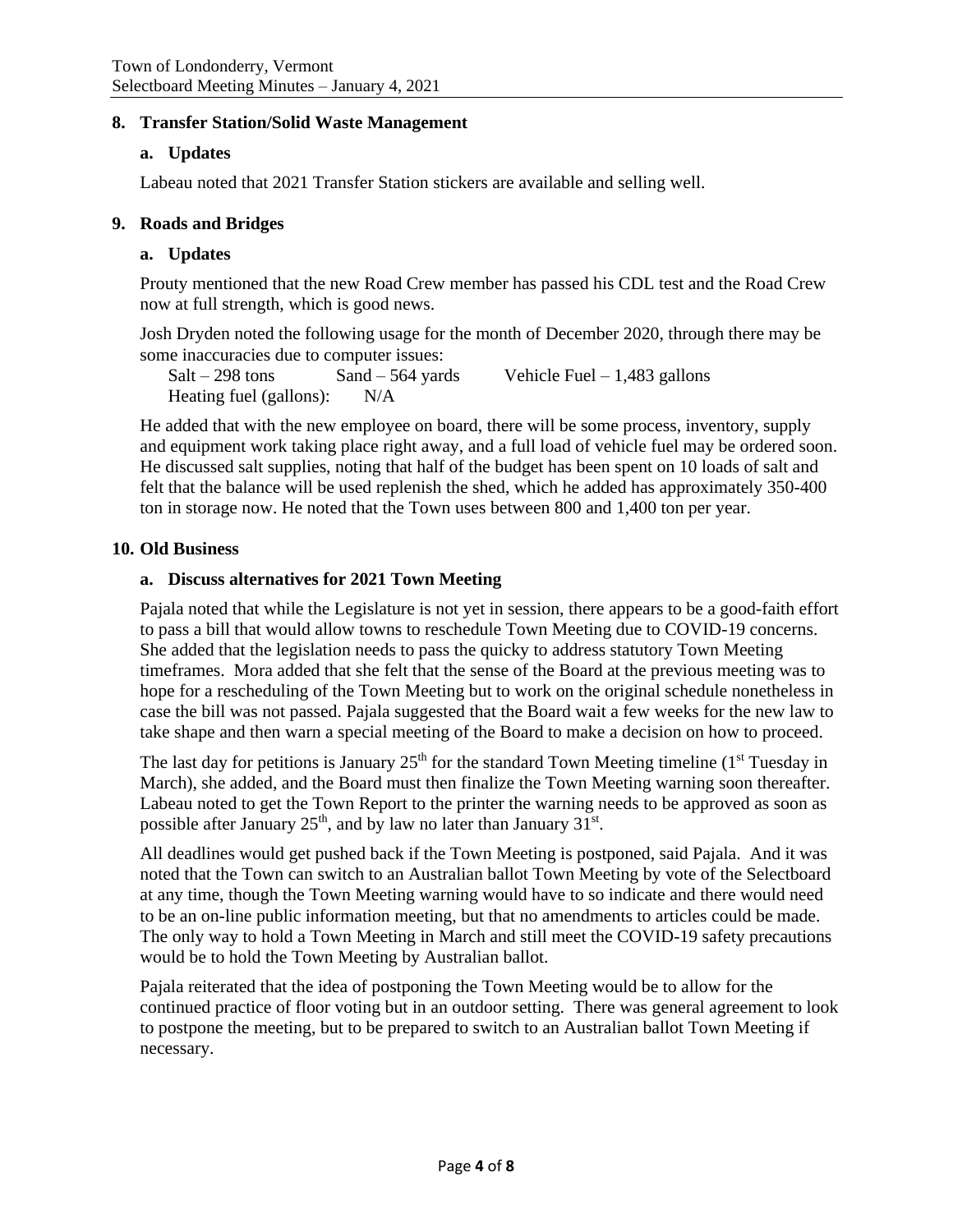### **b. Discuss proposal to establish new Highway & Buildings/Grounds position**

Following up from the budget discussion at the previous meeting, Mora noted that O'Keefe had drafted and distributed a proposed job description for the combined position which makes clear the intention of the position. She spoke of the many buildings and grounds needs, both physical and planning, that require attention. It was mentioned that existing funds for parks maintenance and other Town plowing and sanding contracts can be eliminated and used to cover the budget for this position. She explained that it was a \$20 per hour full-time position, with benefits.

Tom Cavanagh expressed his concerns with the process for adding this position to the budget for consideration, noting that there had been no prior in-depth discussion by the Board on this and that there should have been. There was discussion about the budget drafting process.

Cavanagh stated that he opposed the hiring of the position and noted that it would be impossible to find someone that meets all of the qualifications, and cautioned against hiring a "jack of all trades and master of none". He suggested doing one or two projects with contractors each year using the building reserve fund. On the Road Crew, he stated that a 3-person crew was sufficient for Town needs if they can work together and efficiently.

Pajala raised the issue of waning volunteerism, and it was noted that Town officials who in the past had been available to assist the Highway Department with its needs are no longer there. There was discussion about availability of existing Town officials for volunteering, and Cavanagh stated that he was willing to help out if asked.

Vincent Annunziata suggested that the position be included on the Town Meeting warning as its own article separate from the budget. It was brought up that this has been a difficult year for people and that the Town should look to pull together with existing resources and volunteers to complete projects.

Mora raised the alternative of hiring a part-time buildings and grounds employee. Cavanagh recommended that the Town consider hiring a caretaker to help address the needs of Town buildings.

Regarding the needs of the Highway Department, resident Chad Stoddard suggested that the Road Commissioner should have a CDL and be able to operate the Town's equipment and fill in as necessary, and that another Road Crew member is not necessary.

Labeau spoke about the Town's years of reactiveness to the needs of its buildings, and the added expense of this approach as opposed to being proactive. And that having Road Crew members doing building maintenance work is an ineffective allocation of resources, as they should be addressing the Town's highway issues. She mentioned that that was approximately \$24,000 of saving from other departments that could come from hiring this position, which she listed.

Sharon Crossman mentioned that the Planning Commission has been investigating structural components of the Town Hall for its eventual renovation, which could be addressed incrementally with the buildings reserve fund. She added that the Commission has also looked at the Town Office and has development a preliminary design plan.

Alternatives for various grounds keeping responsibilities and approaches were discussed. Prouty noted that he felt that everyone was on the same mind with regard to the needs of the Town with regard to buildings and grounds, but that the means to end vary. He added that the community want to see its investments properly maintained.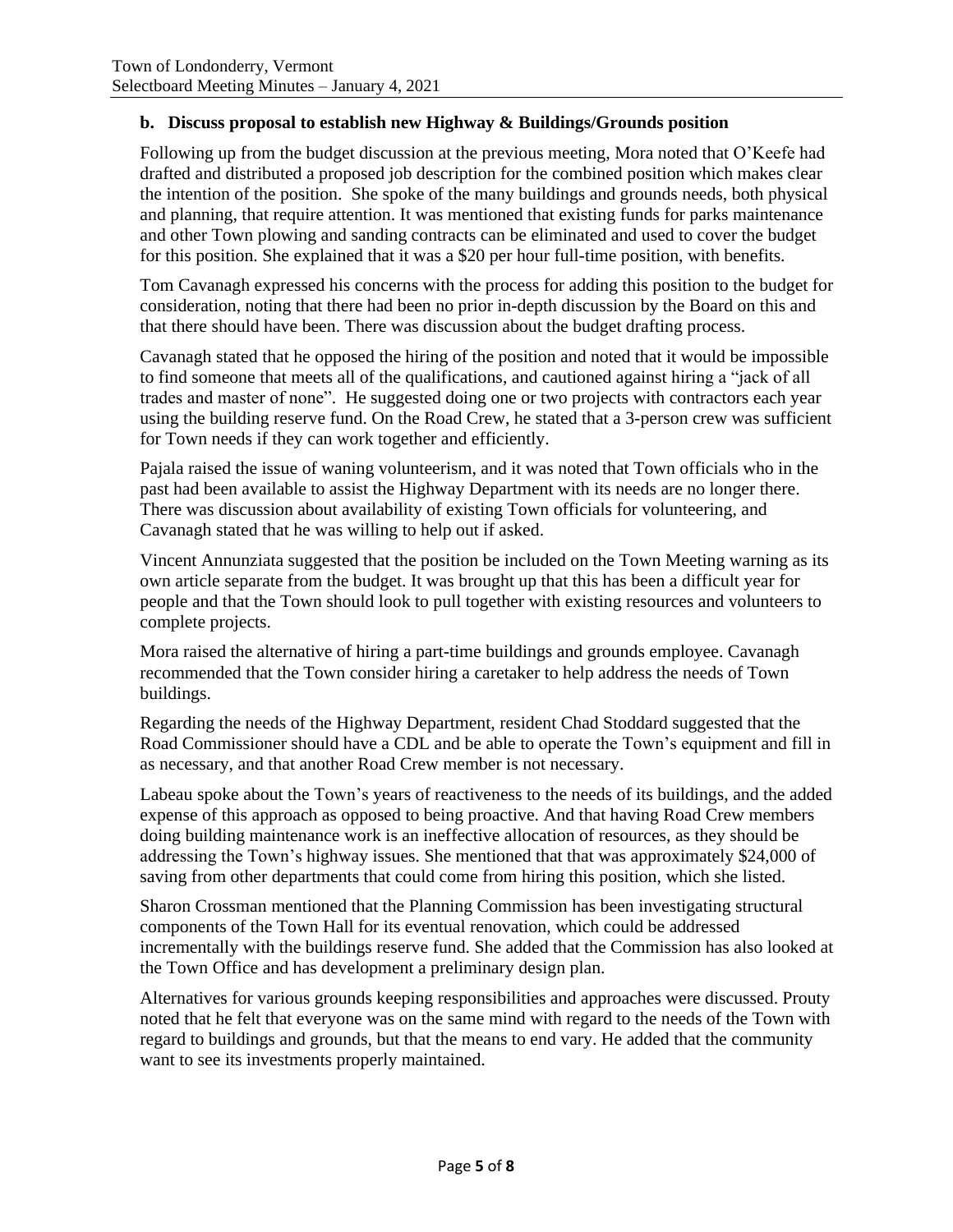Beattie supported handling this matter a warned article instead of in the budget. He expressed his opinion that it is most important to establish who is responsible, though job description, for the buildings and grounds work.

Jim Fleming and Cavanagh stated that they were available to volunteer to help out as necessary at the Town Office with maintenance. The matter of increasing community volunteerism was discussed.

Mora suggested tabling the matter to the next meeting to further discuss options.

*Tom Cavanagh moved that the new position for buildings and maintenance and Road Crew be removed from the budget for the next year, seconded by Vincent Annunziata, passed unanimously.*

*Vincent Annunziata moved that the new position for buildings and maintenance and Road Crew, as well as ae job description, be added as a separately warned article for Town Meeting, seconded by Taylor Prouty.* 

O'Keefe suggested that the Board continue to consider how the position would be structured, full- or part-time. Friant suggested including offsetting expenses in the Town Meeting article.

It was agreed to table the discussion to the next meeting and *Annunziata withdrew his motion*.

Pajala asked to ensure that there be a mechanism in any Town Meeting article on this matter to ensure that funding of parks maintenance is intact. Friant made some suggestions on how to carefully craft the article.

There was discussion about what other communities do you provide these services.

### **c. Review and discuss proposed FY2022 Budget**

Labeau reviewed with the Board the most recent version of the proposed budget. Changes of note include:

• Minor increase to the Planning Commission budget, with some changes to line items.

Martha Dale from the Beautification Committee inquired about plans to incorporate funds to support new or improved entrance signs to the town. O'Keefe noted that the Town can accept and carry over donations for a project like this. There was back and forth discussion on this, and the minutes from the December 7, 2020 minutes on this were read aloud, and it was agreed that design needs to be generated to help with further fundraising. O'Keefe agreed to assist the Committee on procurement efforts.

• Capital reserve funds were added into the budget as specific line items as opposed to being separate Town Meeting articles.

Beattie as a citizen mentioned that he disagreed with the idea of including the reserve funds in the budget and that they should be separate Town Meeting articles. It was generally agreed to do this.

He also suggested as EMD adding back into the budget the local match for the Hazard Mitigation Plan update.

- There were some other minor office expense changes.
- Tom Cavanagh confirmed that the \$11,000 in the Transfer Station budget was for a new compost dumpster.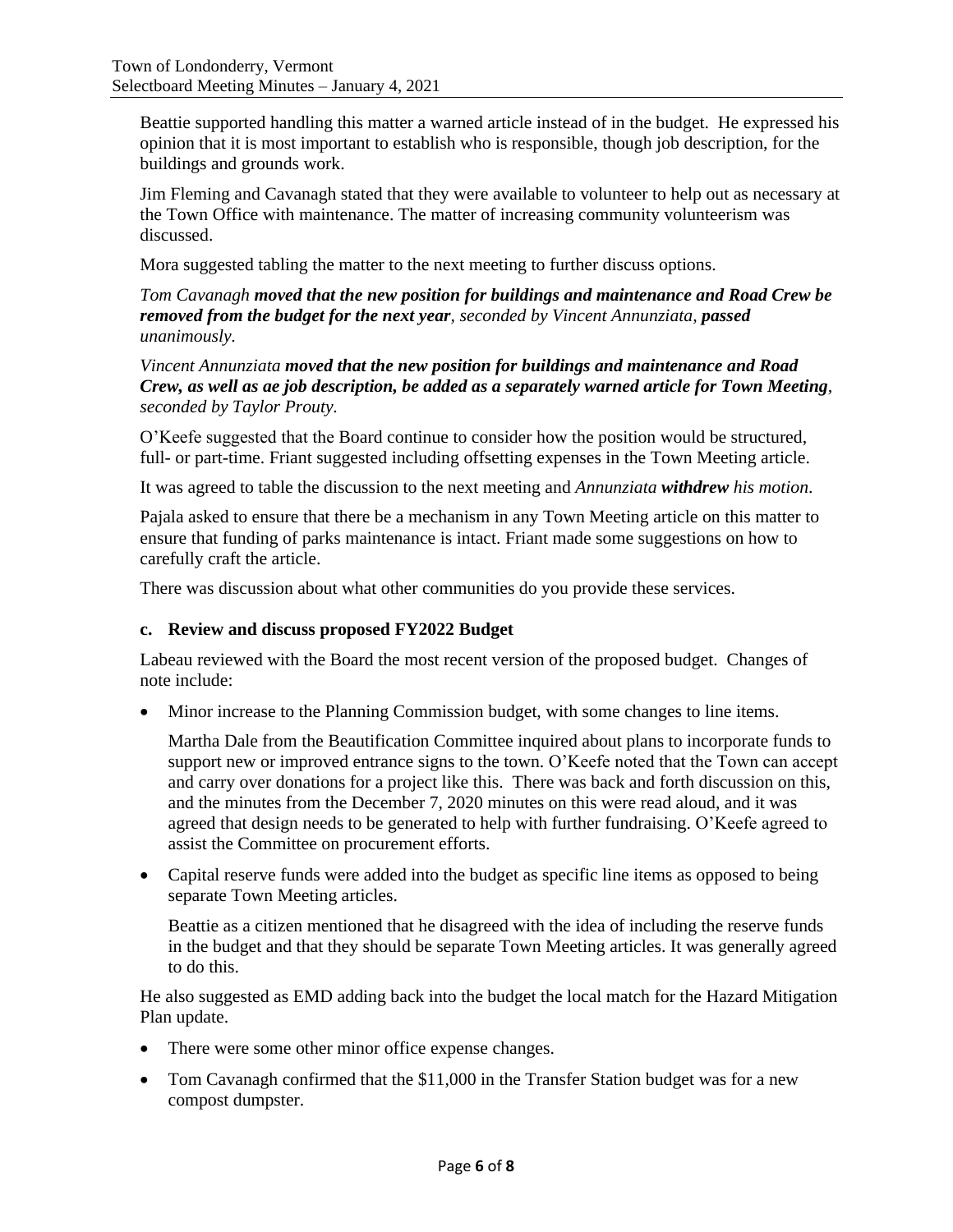### **d. Discuss 2021 Town Meeting appropriations**

The Board again reviewed and discussed requested appropriations from various local and regional organizations. Changes agreed to were as follows:

- American Red Cross eliminated, as no request was made
- Flood Brook Athletic Association reduced to \$1,500
- Friends of the West River Trail reduced to \$500
- Greater Northshire Access TV reduced to \$1,000
- Londonderry  $4<sup>th</sup>$  of July Eliminated, and may become a community fundraising effort
- Moover Rockingham (The Current) eliminated
- Windham County Historical Society eliminated
- Champion Fire Company will be contacted to see if amount can be reduced. It was noted that the Phoenix Fire does not make an annual request due to its fundraising
- Londonderry Conservation Fund reduced top \$500
- Londonderry Historical Society reduced to \$500
- South Londonderry Library Association will be contacted to see if amount can be reduced

It was emphasized that any of the organizations can petition to have their requests increased or reinstated. Labeau said she'd contact to those with appropriation changes.

#### **11. New Business**

#### **a. Presentation on My Community Nurse Project – Regina Downer**

Addressed earlier in the meeting.

### **b. Review draft Town Meeting Warning**

The Board reviewed a first draft of the Town Meeting warning, which assumes a March 2, 2021 meeting.

Labeau mentioned that the Town Officials positions of Grand Juror and Town Agent have been removed due to statutory changes.

The reference to the Vermont State Police was removed from the policing services article to allow for contracting with other agencies. The cost of policing services was discussed, and it was noted that the Town has VSP coverage but the article allows for supplemental overtime coverage.

The reserve fund articles highway equipment and Town buildings, previously removed, should be will be restored as they were removed from the budget earlier in the meeting. Each has been reduced by \$20,000 as to keep taxes down.

Appropriations are handled under two separate articles: one for municipal-type services, and one for all others. The two articles will be addressed sequentially in the Warning.

Adding an article establishing a 1% local option tax was discussed, and Mora noted that establishing this was the only way to take advantage of tax on eventual sale of cannabis. Pajala noted that Cannabis Control Board has yet to be appointed and there has been no rule-making as of yet, and suggested that the Town hold off until the rule-making process has taken place so the public is better informed. It was agreed that votes on opting in to retail cannabis sales and the 1% local option tax should wait until a special Town Meeting.